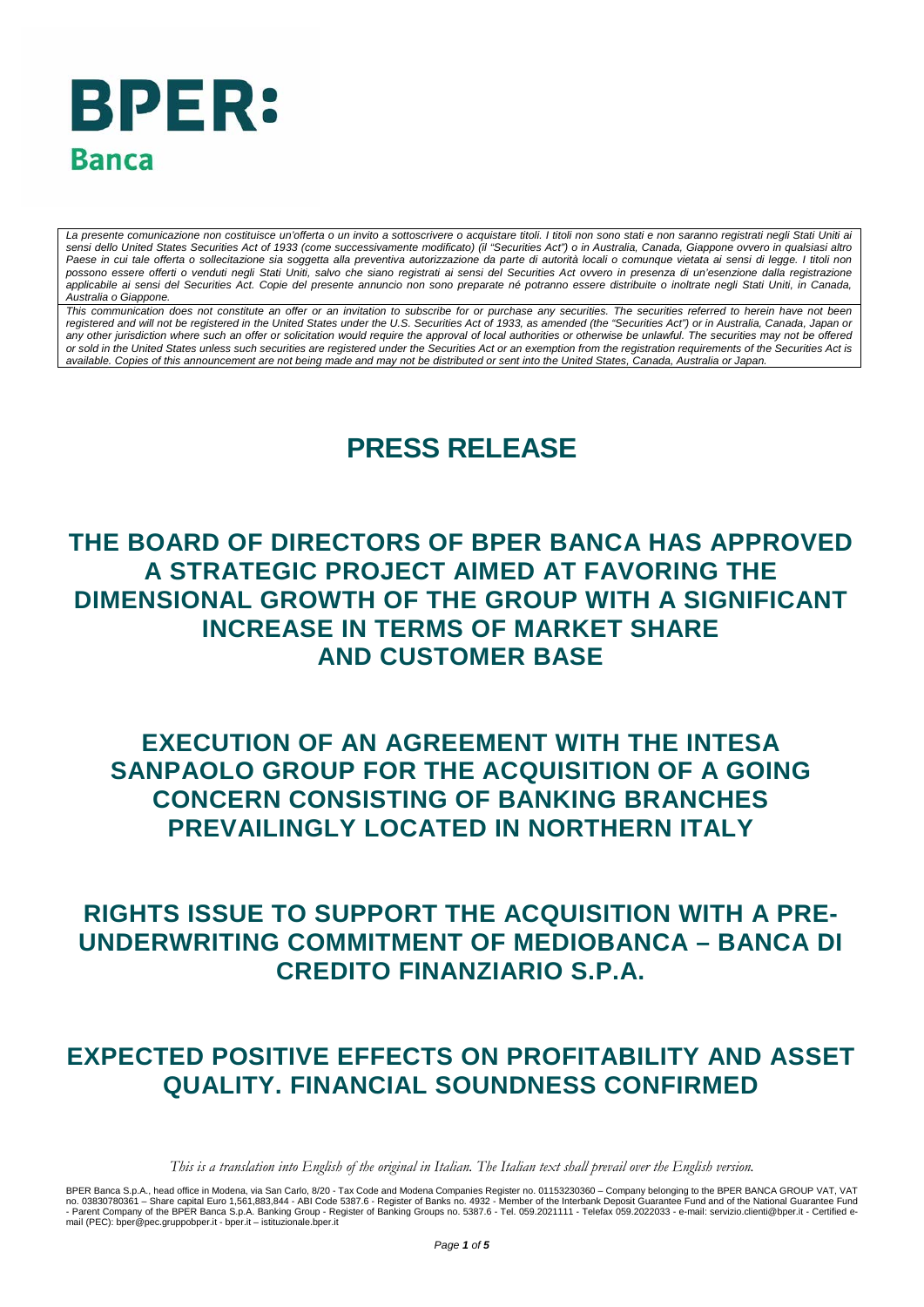**BPER has entered into an agreement with Intesa Sanpaolo pursuant to which, upon completion of the voluntary public exchange offer launched by the same Intesa Sanpaolo on the entire share capital of UBI Banca, BPER will purchase a going concern composed of approximately 1.2 million clients distributed on 400/500 banking branches, prevailingly located in northern Italy, and of assets, liabilities and other legal relationships referable to such clients. The transaction will be funded by means of a rights issue in an estimated maximum amount of € 1.0 billion.**

**Potential benefits of the transaction:**

- **• enhancement of the distribution network of the BPER Group with particular reference to the Lombardia region with the achievement of a market share higher than 6%;**
- **• increase of the customer base of more than 40%;**
- **• improvement of the operational efficiency due to the integration of a network of branches without central structures;**
- **• absence of restrictions related to distribution agreements with subsequent full exploitation of the product factories of the Group.**

**Main financial effects of the transaction:**

- **• increase of the credit portfolio of approximately 40% and of the total assets above € 100 billion;**
- **• further improvement of the credit quality with a pro forma gross NPE ratio estimated, based on 2019 data, in reduction from 11.1% to approximately 10% and estimated at 8.2% at the end of 2020 thanks to the ongoing management actions, well below the 9% estimated by the Business Plan at the end of 2021;**
- **• expected profitability of the investment comprised between 15-20%;**
- **confirmation of the financial soundness of the BPER Group with a pro forma consolidated CET 1 ratio Fully Phased estimated above 12.5% in 2020 and above 13% in 2021.**

Alessandro Vandelli, Chief Executive Officer of BPER Banca, has commented as follows: *"The perfection of the acquisition of the going concern represents an important opportunity for the Group to enhance its competitive position in the more productive and dynamic areas of the country. The transaction will enable us to increase our customer base of more than 40% and to achieve a general re-balancing of the presence of the Group on the national territory towards economically strong areas which, as of today, are only partially covered. The agreement provides for the integration of a network of branches without central structures favoring an improvement of the operational efficiency. Moreover, the absence of restrictions related to distribution agreements allows a full exploitation of the potential of our product factories. Finally, our long-standing experience in the management of banking integrations will significantly reduce the execution risk arising out of the transaction".*

*This is a translation into English of the original in Italian. The Italian text shall prevail over the English version.*

\*\*\*\*\*\*\*\*\*\*\*\*\*\*\*\*\*\*\*\*

BPER Banca S.p.A., head office in Modena, via San Carlo, 8/20 - Tax Code and Modena Companies Register no. 01153230360 – Company belonging to the BPER BANCA GROUP VAT, VAT<br>no. 03830780361 – Share capital Euro 1,561,883,84 mail (PEC): bper@pec.gruppobper.it - bper.it – istituzionale.bper.it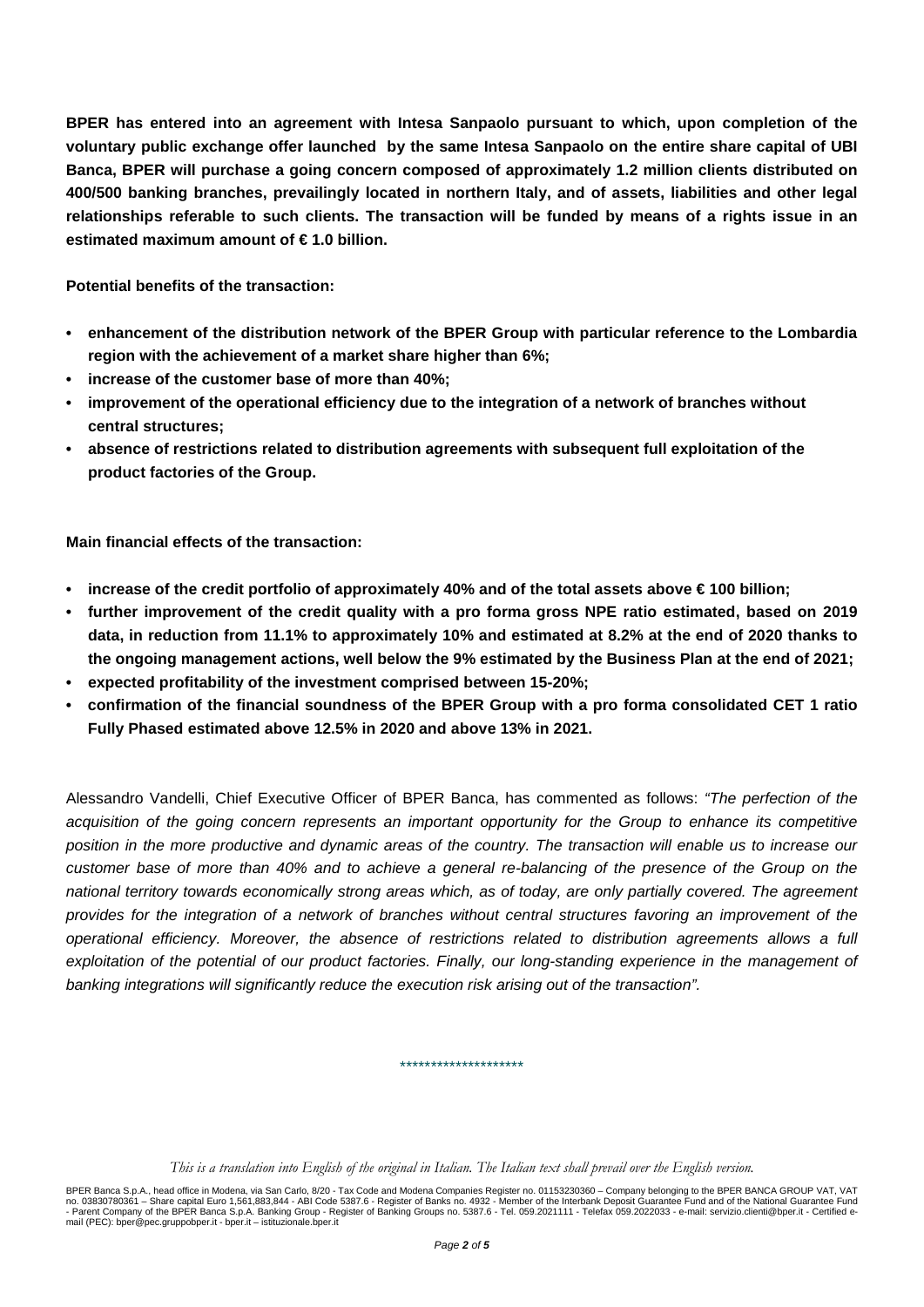*Modena, 17 February 2020*. The Board of Directors of BPER Banca S.p.A. ("BPER Banca"), during the meeting held today, approved the execution of an agreement with Intesa Sanpaolo S.p.A. ("Intesa Sanpaolo"), pursuant to which BPER Banca will purchase a going concern (the "Going Concern") from the Intesa Sanpaolo Group, subject to, *inter alia*, the completion of the voluntary public exchange offer (the "Exchange Offer") launched by the same Intesa Sanpaolo on the entire share capital of UBI Banca S.p.A. ("UBI Banca") pursuant to Article 102 of the TUF as announced to the market today.

The perimeter of the Going Concern will include (i) between 400 and 500 banking branches, prevailingly located in northern Italy (with a specific focus on the Lombardia region), (ii) an aggregate amount of net credits against customers equal to at least € 20 billion and (iii) Risk-Weighted Assets (RWA) not higher than € 15.5 billion.

The consideration for the acquisition of the Going Concern shall be equal to 0.55 times the amount of the CET1 of the Going Concern, which will be determined by applying the CET1 ratio Fully Phased of UBI Banca to the RWA of the Going Concern $^1$  $^1$ .

The acquisition of the Going Concern is subject to, among others, the settlement of the Exchange Offer and the obtainment of the supervisory and antitrust clearances necessary for the transfer of the Going Concern.

\*\*\*\*\*\*\*\*\*\*\*\*\*\*\*\*\*\*\*\*

#### **Strategic rationale of the transaction**

From a strategic standpoint, the potential acquisition of the Going Concern from the Intesa Sanpaolo Group results in line with the objectives of the BPER Group aimed at dimensional growth, increase of the profitability and improvement of the asset quality, while maintaining at the same time a sound financial position. The most relevant benefits include:

- dimensional growth and improvement of the competitive position in Italy;
- increase of the customer base of more than 40% and of significant market shares in economically relevant areas such as Lombardia (above 6%) and Piemonte, where the Group has currently limited coverage;
- acquisition of a going concern exclusively represented by banking branches (between 400 and 500 branches) with a significant concentration in northern Italy;
- growth of the operating size with an increase of the credit portfolio of more than 40% and of the total assets of around 30% (total assets post-deal higher than € 100 billion);
- realization of significant cost/revenue synergies deriving from the increase of cross-selling of products by the BPER Group across a broader customer base and from rationalization activities;
- acquisition of a distribution network without central structures or middle/back offices with a consequential mitigation of the execution risks.

 <sup>1</sup> The determination of such parameters will occur at a specific reference date, which is currently expected to be 30 June 2020.

*This is a translation into English of the original in Italian. The Italian text shall prevail over the English version.*

BPER Banca S.p.A., head office in Modena, via San Carlo, 8/20 - Tax Code and Modena Companies Register no. 01153230360 – Company belonging to the BPER BANCA GROUP VAT, VAT no. 03830780361 – Share capital Euro 1,561,883,844 - ABI Code 5387.6 - Register of Banks no. 4932 - Member of the Interbank Deposit Guarantee Fund and of the National Guarantee Fund<br>- Parent Company of the BPER Banca S.p.A mail (PEC): bper@pec.gruppobper.it - bper.it – istituzionale.bper.it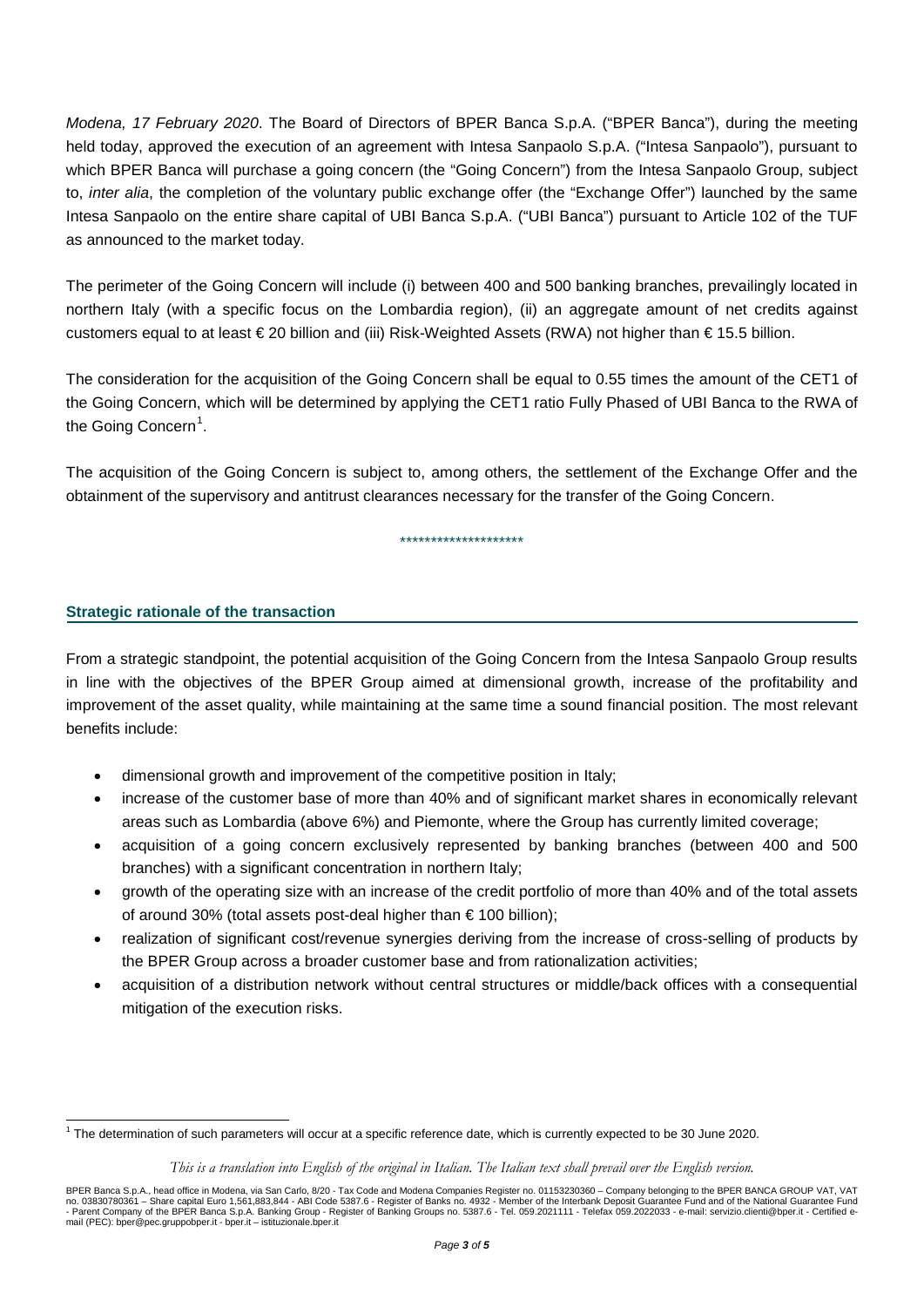#### **The Rights Issue**

In relation to the acquisition of the Going Concern, the Board of Directors of BPER Banca has resolved to submit to the Extraordinary Shareholders' Meeting, subject to the prior authorization of the competent authorities, the proposal to authorize the Board of Directors to increase the share capital, pursuant to Article 2443 of the Italian Civil Code, in divisible form and against payment, in one or more tranches, up to an aggregate maximum amount (including any share premium) equal to € 1.0 billion, through the issuance of new ordinary shares with no par value to be offered in option to the existing shareholders pursuant to Article 2441, paragraph 1 of the Italian Civil Code (the "Rights Issue") and to approve the relevant amendments to the by-laws.

#### **Underwriting syndicate**

In the context of the Rights Issue, Mediobanca – Banca di Credito Finanziario S.p.A. will act as Sole Global Coordinator and Sole Bookrunner on the basis of a pre-underwriting agreement entered into with BPER Banca and concerning the commitment – subject to conditions in line with market practice for similar transactions – to enter into an underwriting agreement for the subscription of the newly issued shares which would remain unsubscribed upon completion of the offering up to an aggregate maximum amount equal to  $\epsilon$  1.0 billion.

#### **Estimated time for the execution of the Rights Issue**

Subject to the approval of the Extraordinary Shareholders' Meeting of BPER, to the obtainment of the necessary authorizations from the competent Authorities and the occurrence of the other conditions precedent provided by the agreement between BPER Banca and Intesa Sanpaolo, it is expected that the offer of the newly issued shares in option to the current shareholders could be carried out in the second half of 2020.

In the context of the transaction BPER is assisted by Rothschild & Co, as financial advisor and from Chiomenti Studio legale, as legal advisor.

**BPER Banca S.p.A.**

*This is a translation into English of the original in Italian. The Italian text shall prevail over the English version.*

BPER Banca S.p.A., head office in Modena, via San Carlo, 8/20 - Tax Code and Modena Companies Register no. 01153230360 – Company belonging to the BPER BANCA GROUP VAT, VAT no. 03830780361 – Share capital Euro 1,561,883,844 - ABI Code 5387.6 - Register of Banks no. 4932 - Member of the Interbank Deposit Guarantee Fund and of the National Guarantee Fund<br>- Parent Company of the BPER Banca S.p.A mail (PEC): bper@pec.gruppobper.it - bper.it – istituzionale.bper.it